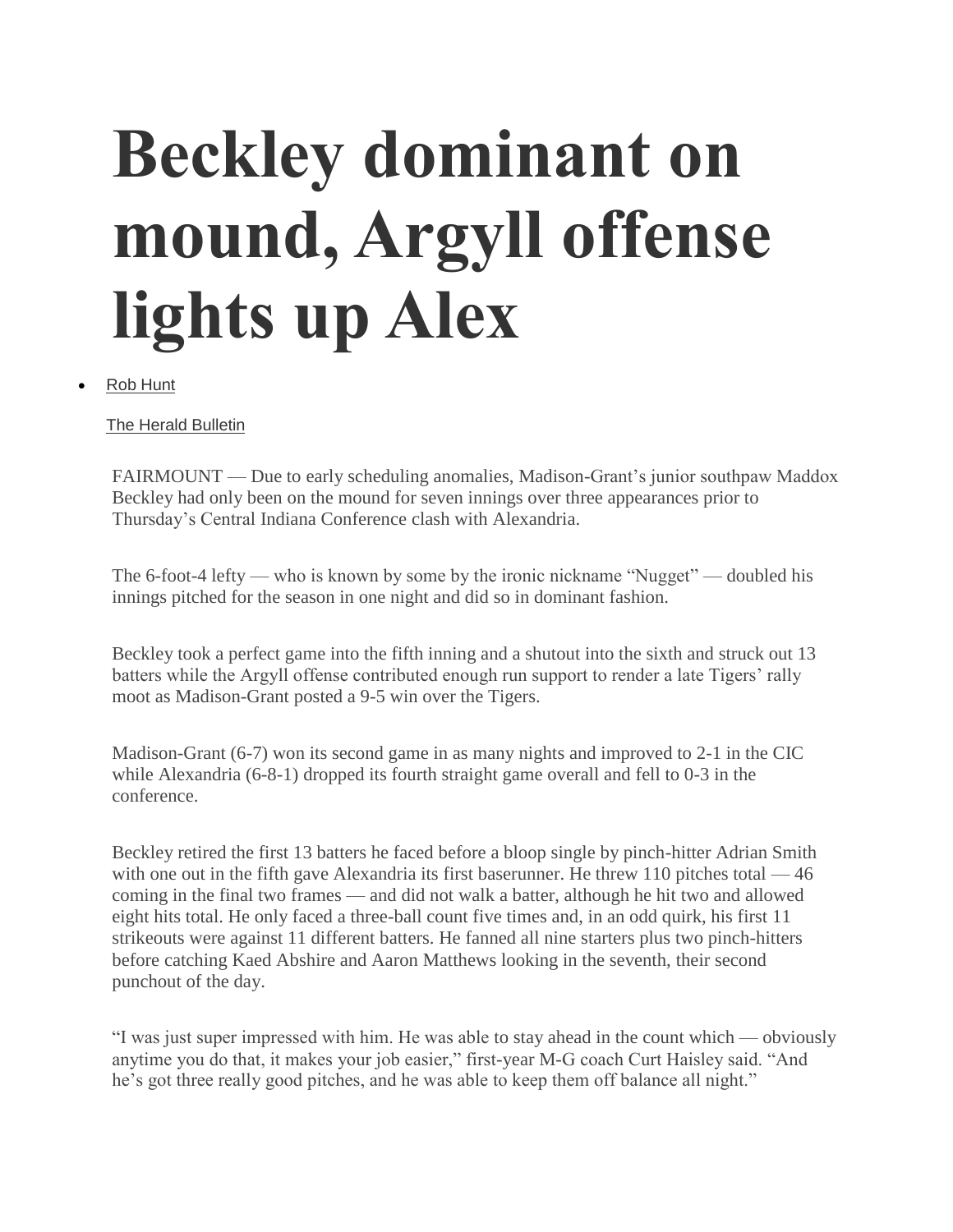"The fastball away and the curve ball was breaking good today. It was easy to keep in there," Beckley said. "Getting behind (in the count) is never good in baseball."

Offensively, the Argylls jumped on Alex starter Jay Dillmon for a run in the first on an RBI single by Mason Richards and put a five-spot on the board in the second after a pair of extended at-bats early in the inning.

With one out, Beckley started the second-inning rally with a single to right. The next two batters were freshman Levi Nelson and sophomore Gavin Kelich — the No. 8 and 9 hitters in the lineup — and the two forced Dillmon to throw a total of 18 pitches. Nelson drew a walk and Kelich popped out, but those plate appearances set the stage for the top of the lineup.

Xavier Yeagy walked to load the bases, and Braden Ross followed with a two-run double to left field. Teagan Yeagy was then hit by a pitch to reload the bases, and all three runners scored on three separate wild pitches for a 6-0 lead after two innings.

Ross and the Yeagy brothers were a combined 5-for-7 with five runs scored and three RBI.

"Braden Ross hit the ball well for us tonight, and Teagan has been hot all year," Haisley said. "I would like to have seen better swings out of Xavier tonight, but sometimes I have to remember he's a freshman and back up."

"It gives me more confidence. It's a big relaxer, and it was good to see," Beckley said.

Abshire entered the game and provided some relief for the Tigers. He allowed single runs in the fourth — RBI sacrifice fly by Teagan Yeagy — the fifth — Ty Evans scored on a wild pitch and the sixth — Ross scored on an error.

With two down in the sixth, the Alex bats finally made some solid contact against Beckley.

They strung four hits together after two were out in the sixth with Collin Johns bringing one home run with a double and Cole Morris singling home a second tally.

In the fifth, again with two outs, Johns singled with the bases loaded to score two runs and Morris knocked in his second RBI with a single to left, but third baseman Xavier Yeagy fielded the cutoff throw and caught Johns too far off the bag at third to end the rally and the game.

The Tigers will look to turn things around Friday at Southwood while the Argylls will play for the Grant 4 title Saturday.